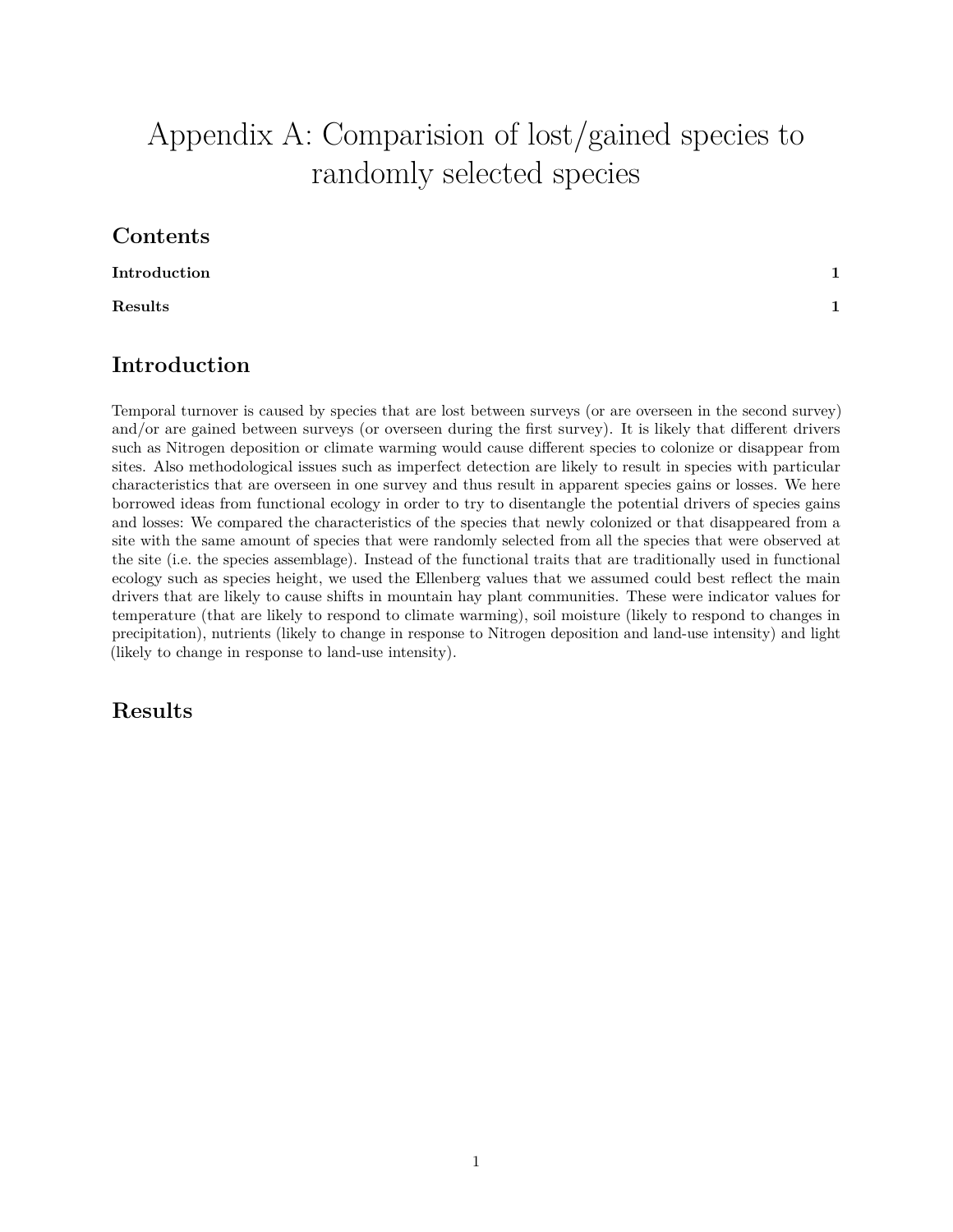

Figure 1: *Average Ellenberg value for temperature of lost (A) and newly appearing (B) species, compared to the same number of species that were randomly selected from all species recorded at the sampling site (i.e. random communities). Crosses indicate the community mean of lost and newly appearing species; the grey vertical lines indicate the range of the 5% and 95% quantiles of community means calculated from the 1000 random communities for each site. The curves show the regression lines with third order polynomials for the community means of lost and newly appearing species (black solid lines) and for the average community means of random communities (orange dotted lines).*



Figure 2: *Average Ellenberg value for soil moisture of lost (A) and newly appearing (B) species, compared to the same number of species that were randomly selected from all species recorded at the sample site (i.e. random communities). Crosses indicate the community mean of lost and newly appearing species; the grey vertical lines indicate the range of the 5% and 95% quantiles of community means calculated from the 1000 random communities for each site. The curves show the regression lines with third order polynomials for the community means of lost and newly appearing species (black solid lines) and for the average community means of random communities (orange dotted lines).*